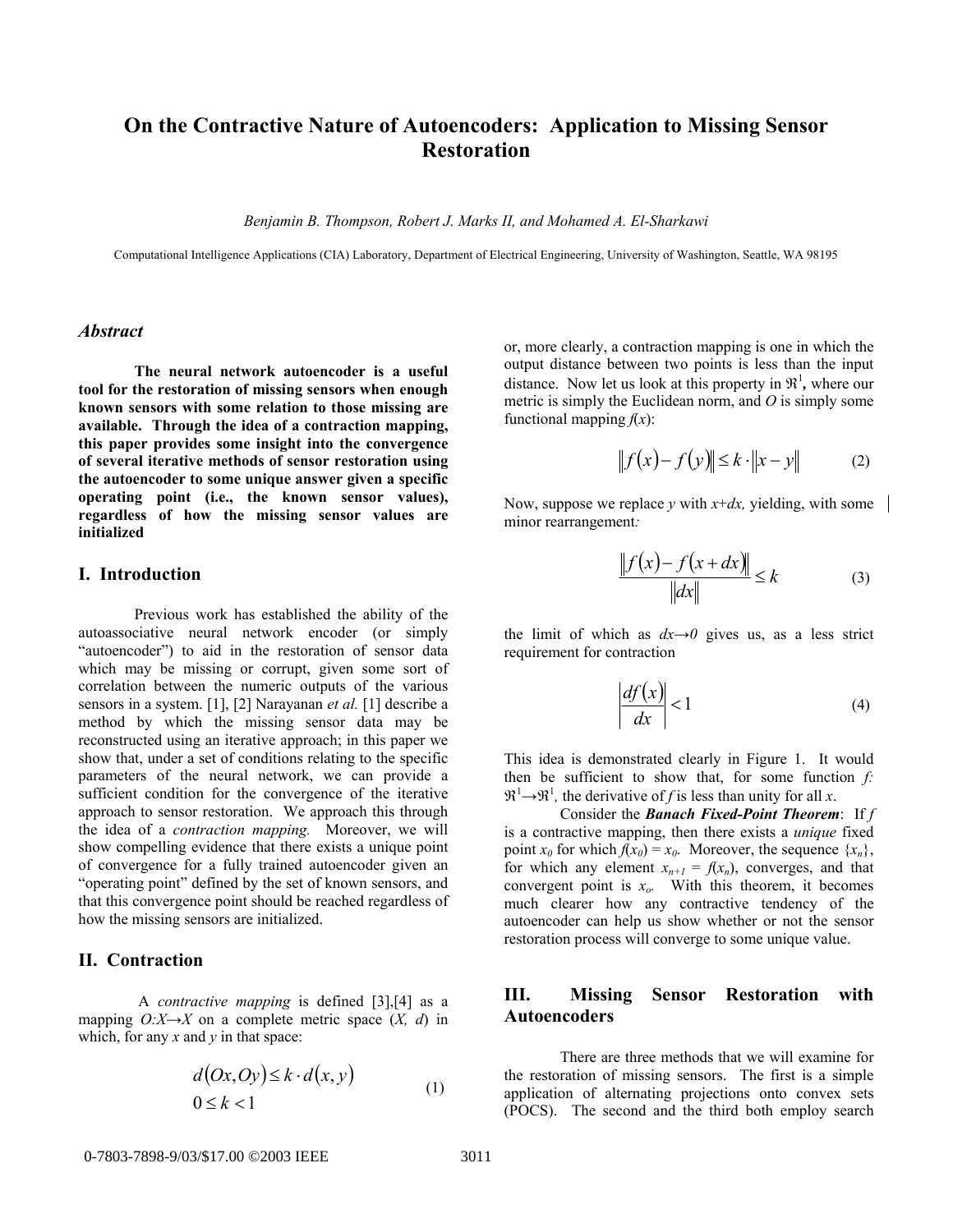

**Figure 1 -** For a function whose derivative is less than unity, the input distance of two points will always be greater than the output distance (the distances projected onto the horizontal and vertical axes, respectively). For a derivative greater than one, we achieve *expansion* rather than *contraction.* Note that points *v* and *y* exist where  $|df(x)/dx| \leq 1$ , and *w* and *z* exist where  $|df(x)/dx| > 1$ .



**Figure 2 -** a diagram of a generic 2-layer autoencoder, with appropriate labels, as described in the text.

techniques; the first involves simply minimizing the error between the missing sensor inputs and outputs on the autoencoder, while the second looks at the error between the entire input pattern and output pattern (both missing and known sensors) to achieve a final answer. The merits of each are discussed below. First, however, a few definitions are in order.

The input to the neural network is comprised of two concatenated vectors whose total dimension is *N*, the input dimension (and necessarily the output dimension as well). The first vector, *xk*, can be thought of as the *operating point* of the restoration process, and is defined as the set of known sensor values for a given input pattern. The second vector is then  $x_m$ , the set of missing sensor values. Without loss of generality, let us formulate the input as some vector *x:* 

$$
\vec{x} = \{x_{m1}, x_{m2}, \dots, x_{mM}, x_{k1}, x_{k2}, \dots, x_{kK}\}^{T}
$$
 (5)

where *M* is the number of missing sensors, *K* is the number of known sensors, and of course  $K+M = N$ . Likewise, on the outputs, we have:

$$
\vec{\hat{x}} \equiv {\hat{x}_{m1}, \hat{x}_{m2}, ..., \hat{x}_{mM}, \hat{x}_{k1}, \hat{x}_{k2}, ..., \hat{x}_{kk}}^T
$$
 (6)

Figure 2 shows a single-hidden-layer autoencoder with the appropriate labels. Given that the encoder is trained as a feedforward multilayered perceptron (MLP) [3] we also have the following elements:  $W_{1,k}$  is the matrix of weights whose  $(i, j)^{\bar{i}h}$  element is the weight connecting the *i th* known sensor value to the  $j^{th}$  neuron in the first hidden layer;  $W_{1,m}$  is the

corresponding matrix for the missing sensors,  $b_l$  is the vector of bias weights for the  $l^{th}$  layer;  $W_2$  is the weight matrix connecting the first hidden layer to the second; and finally,  $\mathbf{W}_{3,k}$  and  $\mathbf{W}_{3,m}$  are the counterparts to  $W_{1,k}$  and  $W_{1,m}$  on the output. Note that these can easily be extended for an encoder with more than a single hidden layer.

### **A. POCS**

As described by Narayanan *et al*. [1], a straightforward method for missing sensor restoration using a trained autoencoder is the use of POCS [5] to achieve a convergent value. Under the assumption of convexity, our two sets are then a) the space defined as the output of the autoencoder, and b) the set of all input patterns to the neural network containing  $x_k$ , the known sensors, and an arbitrary  $x_m$ . While the second set is definitely convex, the first requires the assumption of convexity. By choosing some initial  $x_m$  to create an input vector *x*, we then obtain  $\hat{x}$ , the output of the autoencoder. This corresponds to a projection onto the first set, the operator for which we will denote  $P<sub>1</sub>$ . We then change the outputs  $\hat{x}_k$  to  $x_k$  to perform the projection onto the first set, denoted as  $P_2$ . If we alternate between these projections, under the assumption of convexity, the series will converge to an answer representing the intersection of the two sets. Thus, a single iteration of this process is defined as the successive application of  $P<sub>1</sub>$  and then  $P_2$ .

### **B. Unconstrained Search**

 Because of the potential lack of convexity and other performance issues, we are motivated to find a better method for discovering the true point of convergence. In this case, our iterative operator  $O_u$  is simply a single iteration of any search algorithm which seeks to minimize the error between the missing sensor values and the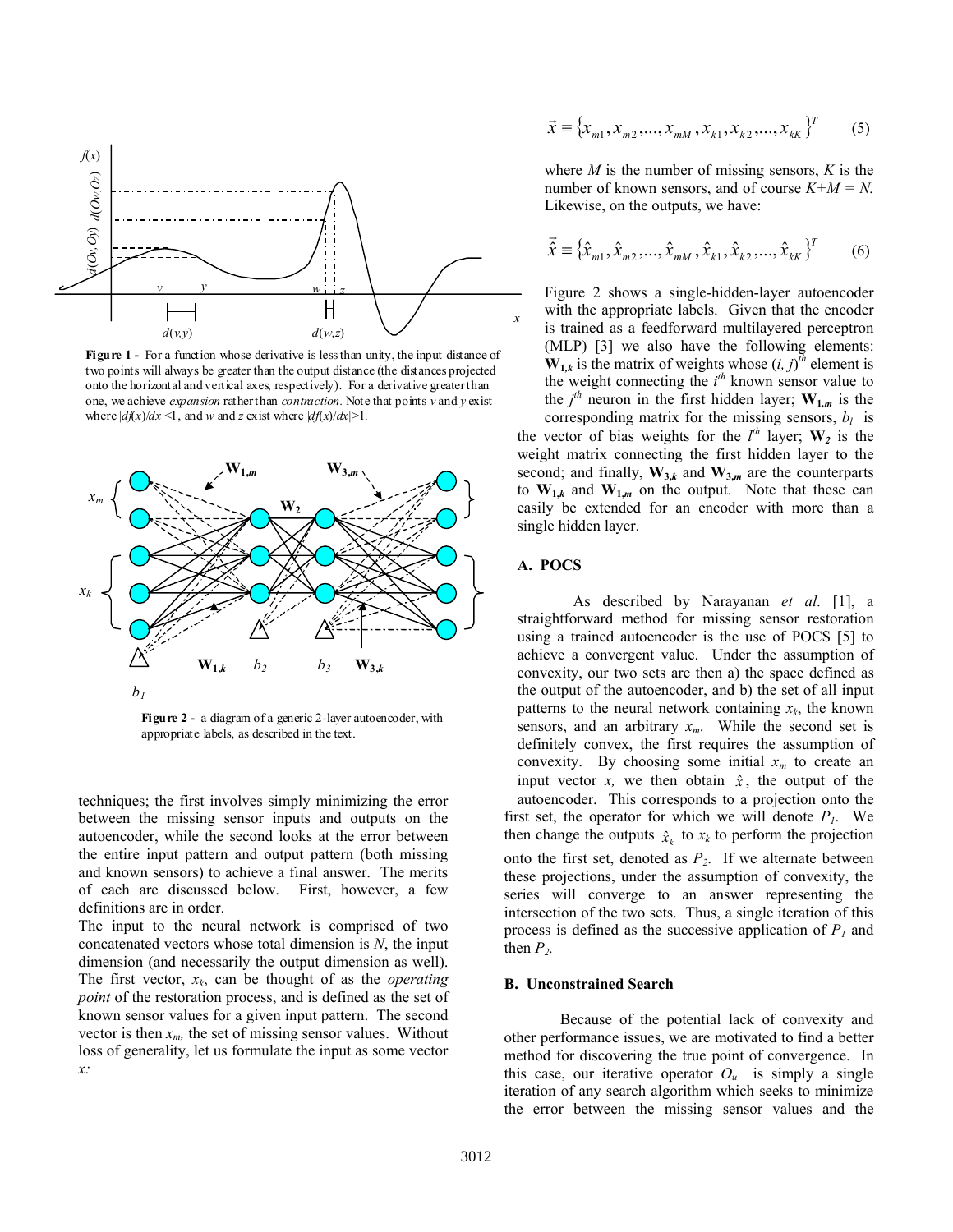

**Figure 4 -** a histogram of the *k*-values based on the training data. Note the dynamic range of the plot is [0.966, 1.015].

outputs of the autoencoder corresponding to those missing sensor values, or:

$$
\underset{x_m}{\arg\min} \|x_m - \hat{x}_m\| \tag{7}
$$

This method allows for greater refinement of the missing sensor values over the POCS method described above; moreover, it should be noted that, if the assumption of convexity were true,  $O_u$  and  $O_p$  would converge to the same value, assuming the two sets intersect.

#### **C. Constrained Search**

 A notable shortcoming of both POCS and the unconstrained search is that neither one uses the information contained in  $\vec{\hat{x}}_k$  to better refine the final answer. Thus, we define a third operator,  $O<sub>c</sub>$ , which is similar to  $O_u$  except that it corresponds to a search algorithm which seeks to minimize the *entire* output error of the autoencoder; namely:

$$
\arg\min_{x_m} \|x - \hat{x}\| \tag{8}
$$

recalling that *x* is a vector composed of  $x_m$  and  $x_k$ . This way, we actually ensure a smoother match between the input and the output, which can help eliminate spurious answers that, while minimizing the error between consecutive iterations on  $x_m$ , tend not to make sense in the context of the known sensors.

## **IV. Analysis Results**



**Figure 3 -** a histogram of the *k*-values associated with our autoencoder as a whole, for a randomly generated data set. The scale of the *x*-axis is from 0.2 to 1. Note that the largest tail value is actually less than unity.

x be contractive. Recall that, by definition, a perfectly trained autoencoder is one for which we have the following relationship:

$$
O_{NN}(\vec{x}) = \vec{x}
$$
  
 
$$
x \in C
$$
 (9)

where  $O_{NN}$  is the neural network treated as an operator, and *C* is the set of all training data. Thus, except in the case of an autoencoder trained on a single pattern, a perfectly trained autoencoder *guarantees* that the Banach Fixed-Point Theorem *cannot* hold, and thus the operator is not contractive.

An operator is *nonexpansive* in (10) when, instead of *k*<1, we allow *k*≤1. A convex set orthogonal projection operator is nonexpansive [6] so this is a result to be expected from the autoencoder. If *O* is nonexpansive, the operation  $x_{n+1} = O(x_n)$  will converge to a fixed point. This point, however, is not unique and is dependent on initialization .

#### **A. Contraction of the Entire Autoencoder**

 While we have shown that the autoencoder itself is neither strictly contractive nor nonexpansive, it is informative to see how closely it approaches these conditions. As described in (3), there is a *k*-value associated with a set of two inputs and their corresponding outputs. If, for a very large set of input pairs, we can show that that *k*-value is less than or equal to one, then we have justification for treating the operator as *nearly*  nonexpansive We examine the *k*-values from a specific example of a trained autoencoder. For the purposes of this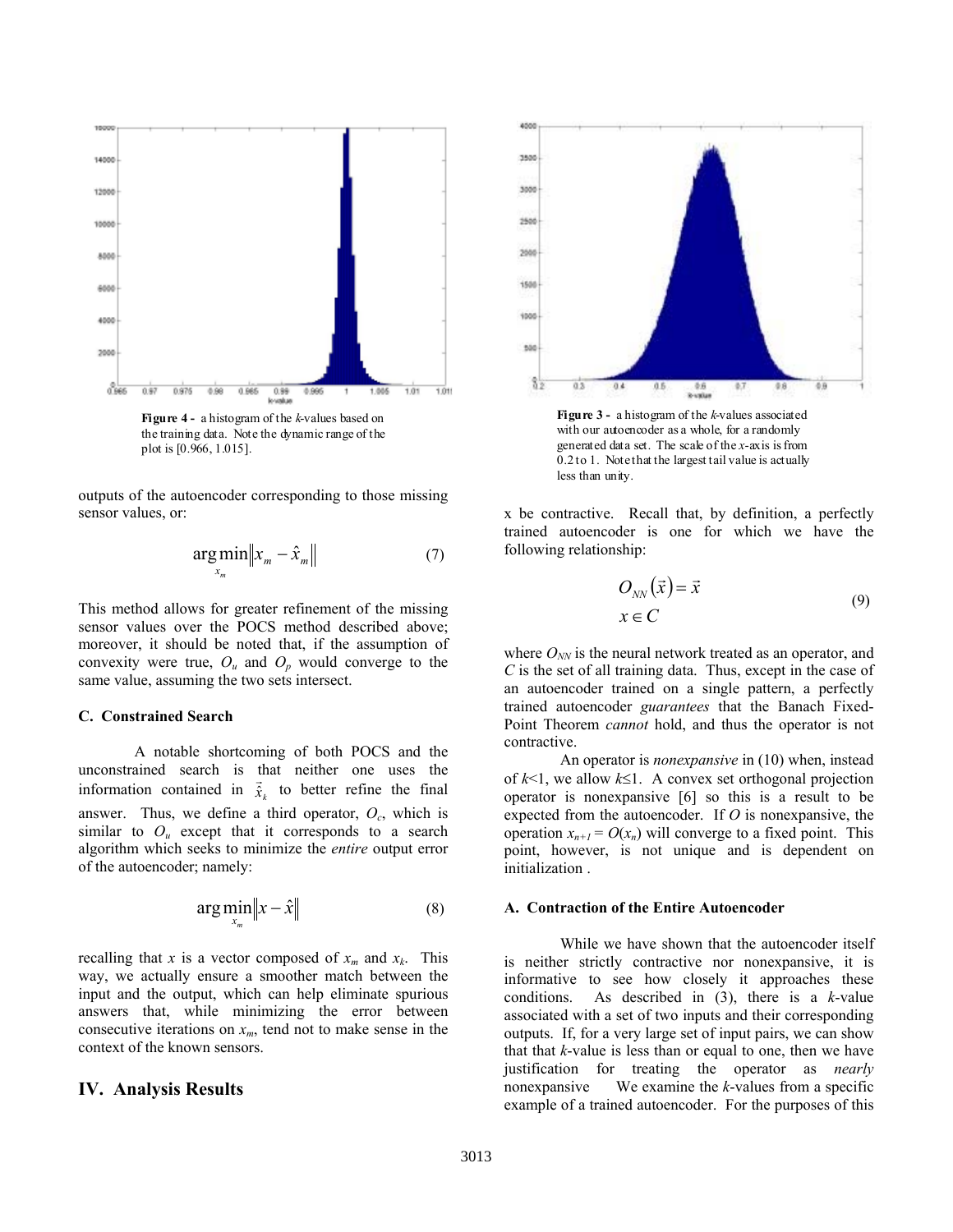

paper, we have trained an autoencoder on Mackey-Glass chaos, defined by the nonlinear difference equation [7]:

$$
x[t] = \frac{A \cdot \theta^n \cdot x[t - \tau]}{\theta^n + x^n[t - \tau]} + (1 - B) \cdot x[t] \qquad (10)
$$

where *A, B, n,*  $\theta$ *, and*  $\tau$  *are defined parameters, along with* some *x*[0] value. We generate a data set using this function, and train a 40-20-40 autoencoder using input patterns taken as consecutive 40-point "windows" of the data set. All data is normalized to the interval [0,1] before training.

 The autoencoder thus trained, we then generate a large (on the order of  $10^5$  patterns) set of randomly generated input vectors (from a uniform distribution on  $[0,1]$ ). We then select, at random, two different vectors from this set as vectors  $x$  and  $y$  as per equation (3). From this, we can calculate a corresponding *k-*value. With a sufficiently large number of these *k*-values, we can create estimate the probability density function of *k,* to examine how it behaves, particularly around the value of 1.

 Figure 3 shows the result of this experiment. Clearly we have that, for a randomly generated data set, we never even approach the limits of being contractive; that is, our autoencoder behaves statistically as though it were in fact contractive. The largest *k-*value it achieves in this simulation, in fact, is 0.9206, well below the threshold beyond which it would no longer be contractive.

 While this demonstrates the behavior of the autoencoder towards randomly generated data, we next perform a more interesting experiment. Given that the autoencoder is trained such that the output mirrors the input as closely as possible, we would expect the *k-*values for the actual training data to be very near 1 for each training pattern (recall that, for a perfectly trained



initialized *xk*

autoencoder, *k* would be exactly unity for every single one). Thus, we have motivation to repeat the above experiment, replacing the randomly-generated data with the training data itself.

 We see the result of this experiment in Figure 4. From this histogram, we have proof that our initial conjecture holds true even for this "imperfect" autoencoder – due to the *k*-values above 1, the operator is not strictly nonexpansive. However, it would clearly be fair to say that, from the evidence presented in this figure, our operator is *nearly* nonexpansive, since *k* never deviates from unity by more than 0.01.

## **B. Contraction of Subsets of the Autoencoder**

At this point, we then want to show that, while the autoencoder *as a whole* is neither strictly contractive nor nonexapnsive, the autoencoder *at some operating point* may be contractive as it operates on a subset of the input vector; namely,  $x_m$ . At this point, it is useful to write out the functional form of the neural network as an operator. Let us formulate this for a two-hidden layer neural network as described in Figure 2, although it can easily be generalized for greater or fewer dimensions:

$$
\vec{f}(\vec{x}_m, \vec{x}_k) = \begin{bmatrix} \vec{\hat{x}}_m \\ \vec{\hat{x}}_k \end{bmatrix} = \sigma \Big(\mathbf{W}_{3,m} \cdot \sigma \Big(\mathbf{W}_{2} \cdot \sigma \Big(\mathbf{W}_{1,m} \cdot \vec{x}_m + \mathbf{W}_{1,k} \cdot \vec{x}_k + \vec{b}_1 \Big) + \vec{b}_2 \Big) + \vec{b}_3 \Big)
$$
(11)

where  $\sigma$  is a vector operator that imposes a sigmoid nonlinearity on each element of the applied vector, and all other parameters are as described above. This function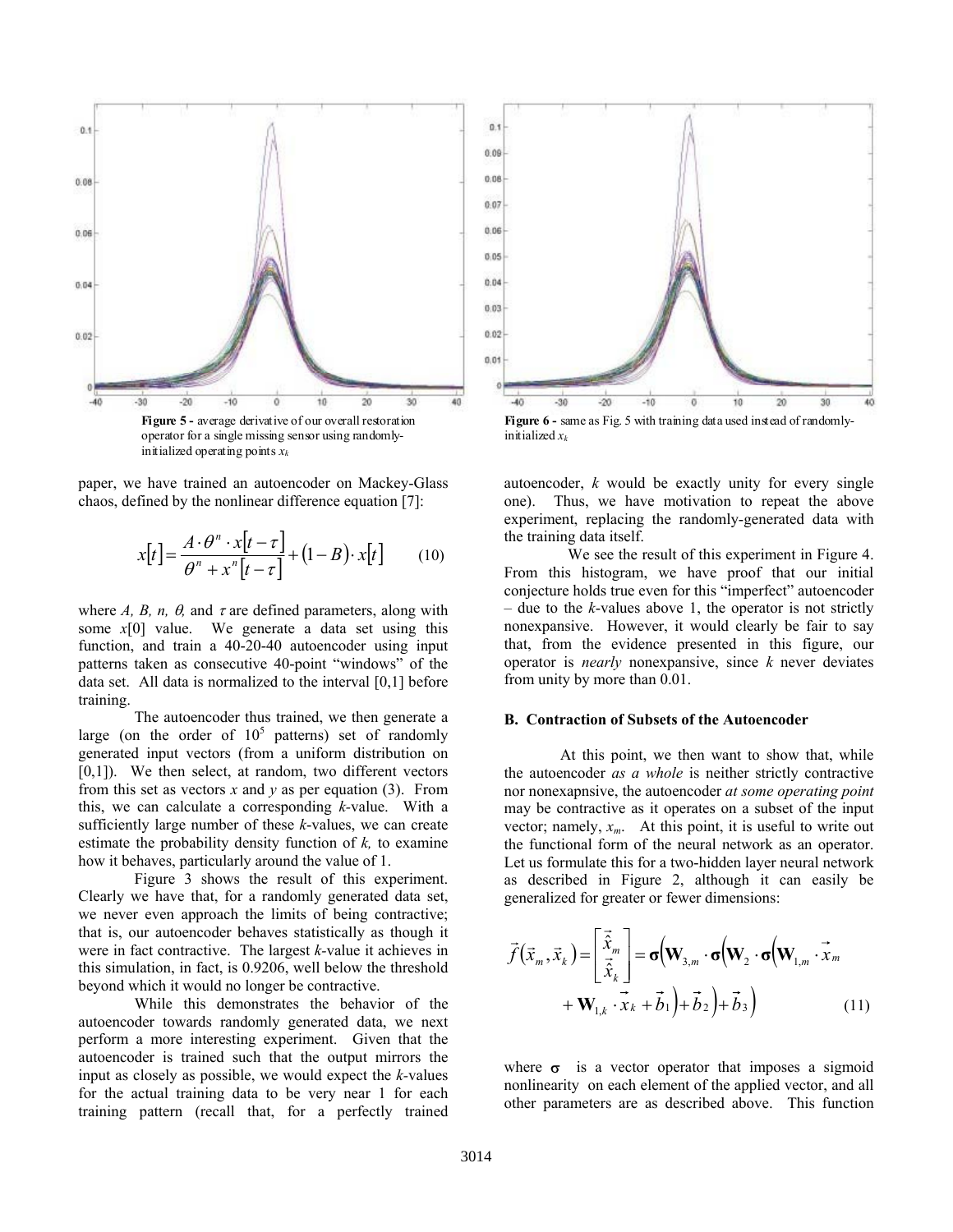

**Figure 7 -** histograms of *k*-values various combinations of missing sensors. Figs. (a)-(j) correspond to 1, 5, 9, 13, 17, 21, 25, 29, 33, and 37 missing sensors, respectively. The specific missing sensors were chosen at raondom, and the operating point, selected from the training data, was the same for each case.

represents the functional form of our operator  $O<sub>l</sub>$ , as described above. Likewise, we can define out operator *O2* as:

$$
\vec{g}\left(\vec{\hat{x}}, \vec{x}_k\right) = \begin{bmatrix} \vec{\hat{x}}_m \\ \vec{x}_m \\ \vec{x}_k \end{bmatrix} = \mathbf{T} \cdot \vec{\hat{x}} + \mathbf{B} \cdot \vec{x}_k \tag{12}
$$

where **T** is an *N*×*N* matrix in which:

$$
\mathbf{T}_{i,j} = \begin{cases} 1 & i = j \le M \\ 0 & else \end{cases} \tag{13}
$$

and **B** is an *N*×*K* matrix defined as:

$$
\mathbf{B} = \begin{bmatrix} \mathbf{0}_{M \times K} \\ \mathbf{I}_K \end{bmatrix}
$$
 (14)

Thus, combining equations (11) and (12) yields our operator  $O_n$ :

$$
\vec{O}_p\left(\vec{x}_m, \vec{x}_k\right) = \mathbf{T} \cdot f\left(\vec{x}_m, \vec{x}_k\right) + \mathbf{B} \cdot \vec{x}_k \tag{15}
$$

With this, we have a framework for which we can examine the contractiveness of the entire process. Specifically, we can look at the case in which only one sensor is missing.

If this is the case, then  $x_m$  is a scalar, and equation (4) can be applied.

Explicitly calculating the derivative of  $O_p$  is a cumbersome task, particularly if  $x_m$  is not scalar. For the purposes of this paper, we again apply a randomly initialized simulation to show that the derivative *tends* to be less than one for various  $x_k$  operating points. We perform this experiment using the same Mackey-Glass autoencoder as used above. First, we examine all forty "sensor" values by randomly generating  $x_k$  (as a vector of uniform random variables on  $[0,1]$  and calculating the corresponding derivatives. Figure 5 shows the overlaid plot of the derivatives for each of the forty sensors. Each curve represents an average over multiple realizations of  $x_k$ . The maximum standard deviation at any point for any of the sets of curves was as small as 0.0042, giving us a great deal of confidence that, for random  $x_k$ , and a single missing sensor, we will always converge to a unique answer, since the less-than-unity derivative implies contractiveness of the sub-operator as it acts around a fixed point.

 Next, we perform the same experiment, again replacing the randomly initialized portion (in this case, the value of the fixed point  $x_k$ ) with the actual training data. Figure 6 displays the results clearly, in a form identical to Figure 5. In this case, the maximum standard deviation for any value of  $x_m$  over any set of the curves was 0.0036, which gives us even greater confidence of our conclusion. Comparing Fig. 5 to Fig. 6, we see that they are almost completely indistinguishable. No difference is graphically discernable. This gives us substantial reason to believe that the derivative is largely insensitive to the actual value of the operating point (as long as the operating point is within the unit-cube in *K* dimensions – which is reasonable since it is possible to *define* the valid range of sensors to be within that limit).

 Finally, we perform an experiment to demonstrate the contractive characteristics of situations in which more than a single sensor are missing. For this, we calculate a series of *k*-values as above, the exception being that some fixed-point  $x_k$  is chosen, and the remaining sensors  $x_m$  are randomly initialized as above. We then perform this for a variety of missing-sensor configurations (obviously, all the possible permutations would take a prohibitive amount of time to calculate even for a relatively small autoencoder, and even more so for our situation using the Mackey-Glass autoencoder).

 Figure 7 displays these results, for 10 different cases corresponding to 1, 5, 9, 13, 17, 21, 25, 29, 33, and 37 missing sensors. The specific sensors in each case were selected at random from the 40 possible sensors. We note that, in every single plot, we are well below the unity threshold required for contraction. Moreover, it is interesting to note that the upper limit of the *k-*value seems to approach unity gradually as the number of missing